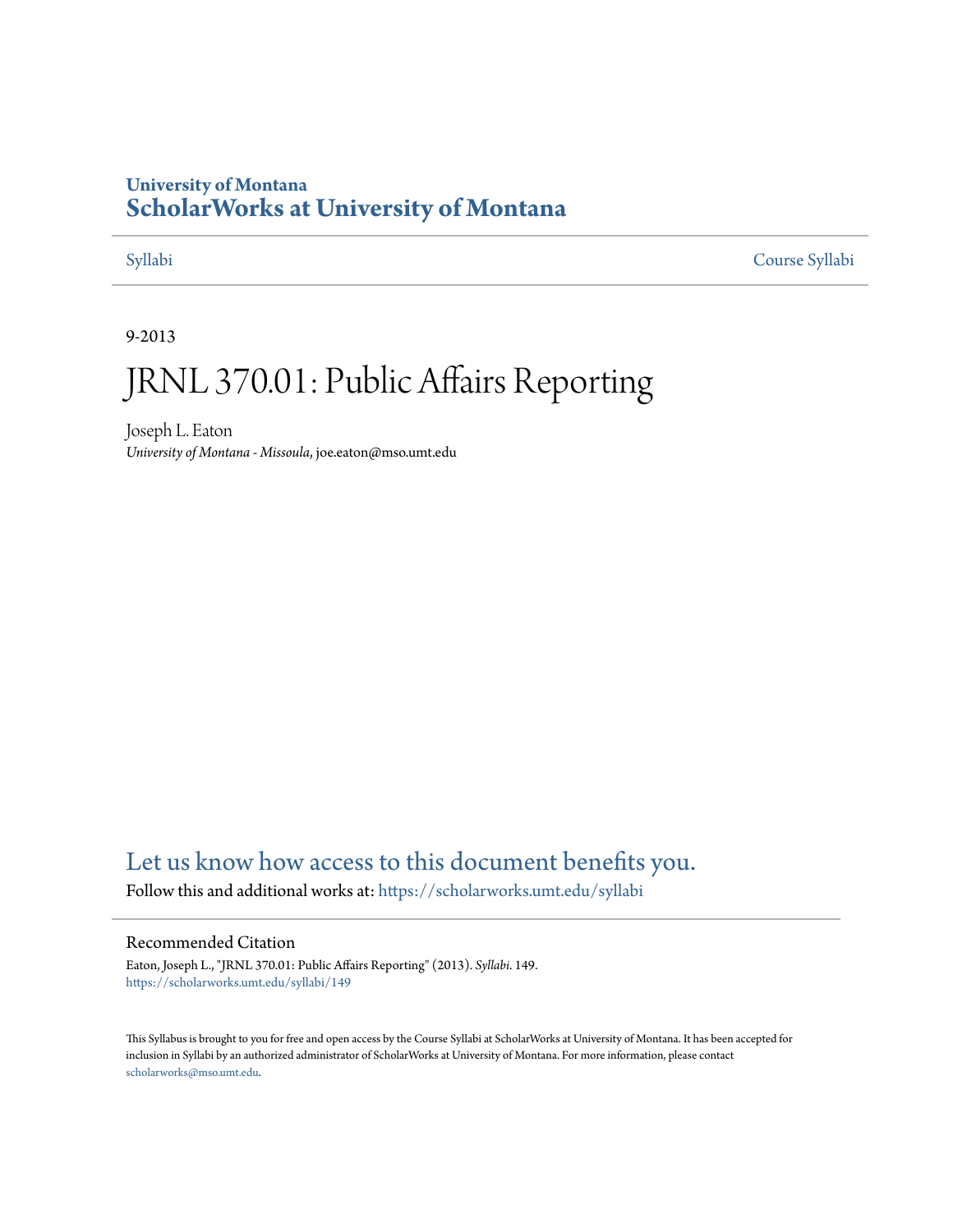# **J o u r n a l is m 370** Public Affairs Reporting

2:10-3:30 p.m. Mondays and Wednesdays: 210 DAH Professor Joe Eaton Email: ioe.eaton@mso.umt.edu

Phone: 243-6825 Office: 409 DAH

Office hours: 3:30 to 5:30 p.m. on Mondays and Wednesdays, or by appointment

#### Course description

Beginning today, I am your city editor, and you are my beat reporters. Unlike standard beat reporters, who often spend years sinking their teeth into a single topic area, you will spend a couple of weeks, or less, covering cops and courts, city hall, public schools and higher education. During the 15 weeks we are together, you will learn the basics of covering local government and writing about the key issues that affect a community. In the process, you'll gain experience making sources, rooting out public information, and digging for documents and data that help break big stories. You will learn to write factual information and differentiate it from hype, spin, speculation or opinion. You will learn the elements of a good story, how to pitch editors and the nuts-and-bolts skills of turning a good story idea into a killer read.

Beat reporters are the core of a news organization. There's little that's more fun, or more challenging. Your beat is your turf, a wide-open playing field full of stories that you own. Beat reporting is also competitive, consuming and very hard work. So is this course. You will often be responsible for reporting and writing one story a week. Ell edit each of your stories, which will often need to be rewritten. The pace is fast, but it's the pace you'll need to run if you want to do the job.

#### Outcomes

Successful students will emerge from Journalism 331 with:

- Experience covering local government, criminal- and civil-court proceedings, schools and other government institutions.
- Ability to generate interesting, useful story ideas.
- The improved reporting and writing skills applicable to all types of writing.
- Experience writing breaking news on deadline.
- An understanding of government organization and functions.
- An appreciation of the societal value of public affairs reporting.
- An understanding of access to and use of public records.
- Familiarity with news beats and methods for successful beat coverage.
- An understanding of ethical and professional challenges of reporting public affairs.
- Necessary skills needed for reporting internships with news organizations.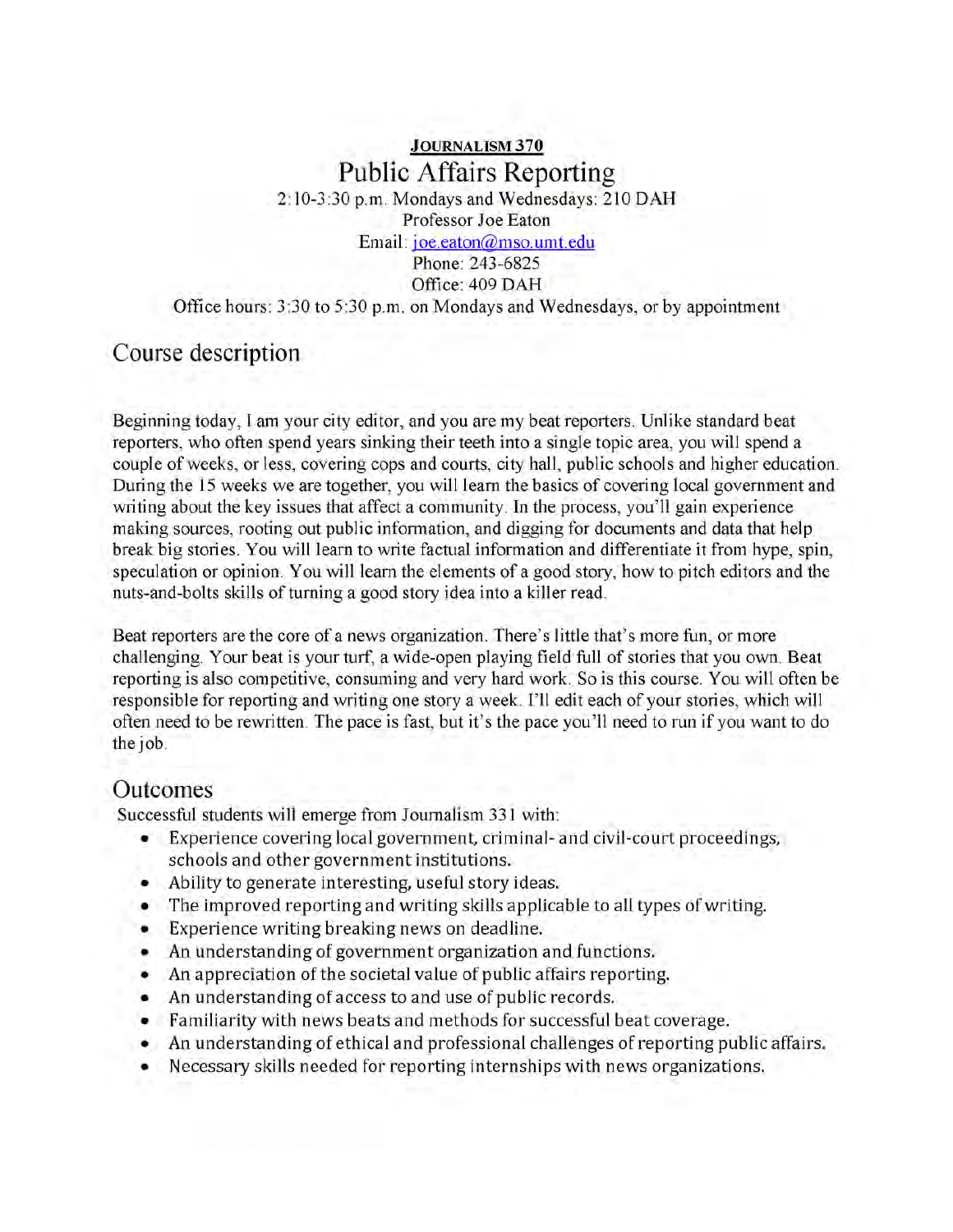# Course policies

**This course requires significant time spent reporting off-campus.** You must commit some Monday evenings to firsthand coverage of Missoula City Council meetings. Court proceedings and other coverage also require an extraordinary commitment of time and local travel.

**Classroom discussion is an essential part of this course.** Attendance and active classic participation are essential to your grade. That means completing assigned reading and other homework before class. You are also expected to read and think like a journalist. If you are adequately conversant on the news, we'll enjoy excellent discussion. If not, there will be quizzes. As for the participation grade, you'll loose 5 percentage points for every unexcused absence.

#### **A note on paying attention in the Internet age**

Except when otherwise noted, this classroom is a device-free zone. Please put all gadgets (computers, phones, etc.) in your bag. Active participation requires your complete attention. Traveling in the online world will harm our discussion and hinder your grade.

**All writing for this class must be original.** As stated in the University of Montana Student Conduct Code, you may not submit for this course any assignment that you have submitted or will submit for another class or publication unless you receive prior approval from me. To do so without permission will result in an F for the assignment and could result in an F for the course. You may not recycle pieces previously written for publication. You must be able to identify the sources of all information you use. Upon request, you must provide story notes and contact information for all sources.

Published stories will win the reporter extra credit.

**Rules of integrity:** Cheating will not be tolerated. All students must practice academic honesty. Academic misconduct is subject to an academic penalty by the course instructor and/or a disciplinary sanction by the University. All students need to be familiar with the Student Conduct Code. The Code is available for review online at http://life.umt.edu/vpsa/student conduct.php .

**Plagiarism.** Submitted work **MUST** be entirely original; you may not copy or borrow phrasing or sentence structure, unless you attribute clearly. **If you are uncertain about what is or is not appropriate, ask me.** Submitting the work of someone else as your own is a serious violation of journalistic ethics and the University of Montana Student Conduct Code. An act of plagiarism will result in an F for the course and possible disciplinary sanction by the university.

**Collaborative efforts.** Discussing stories among colleagues often helps you generate better story ideas, work through reporting challenges and improve your reporting and writing. Feel free to discuss your ideas and writing and seek feedback from other people. But the reporting and writing for this class must be your own.

**University policy regarding accommodations for students with disabilities:** This course is accessible to and usable by otherwise qualified students with disabilities. To request reasonable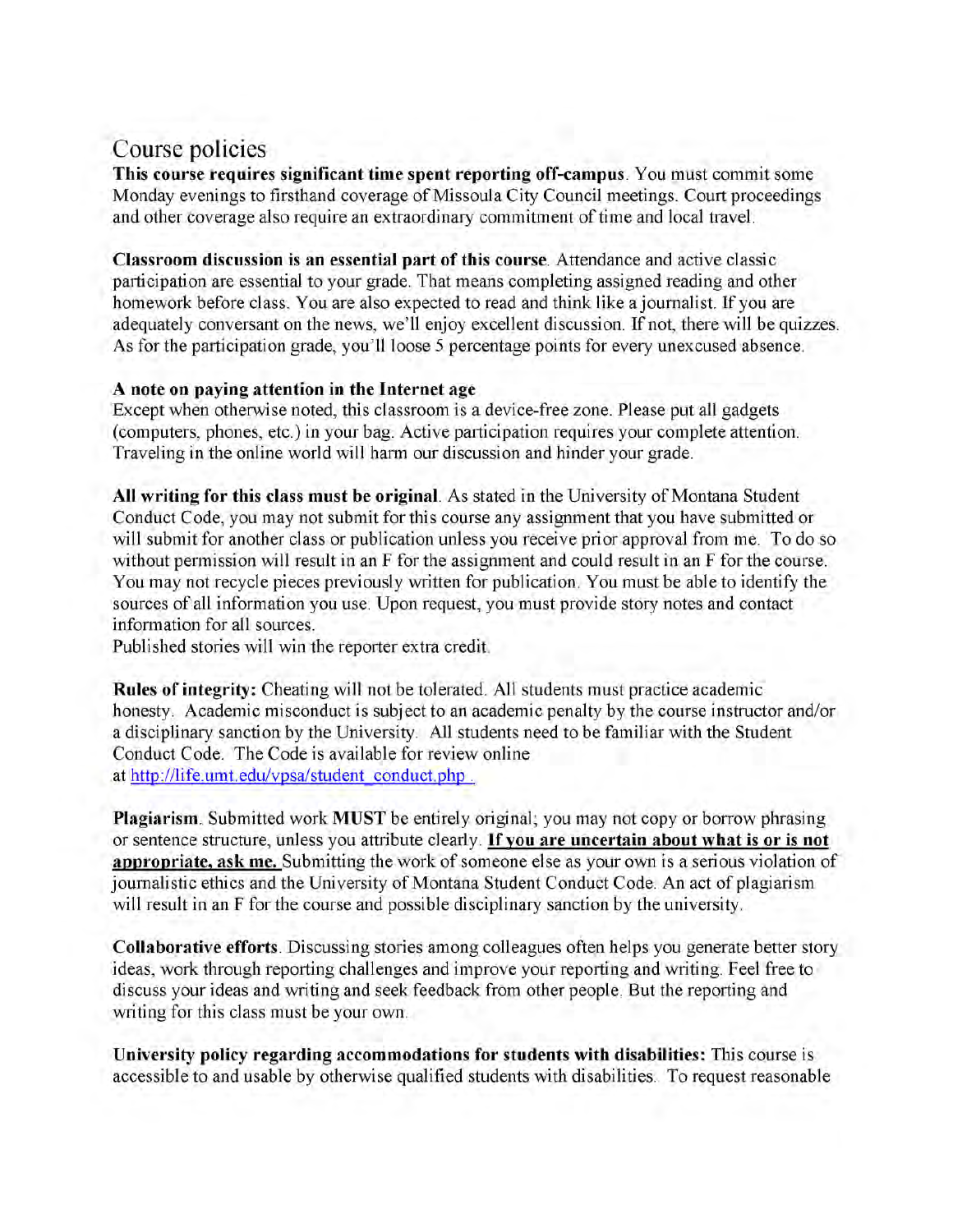program modifications, please consult with the professor *during the first week of classes.* Disability Services for Students will assist the professor and student in the accommodation process. For more information, visit UM 's Disability Services Web site: http://life.umt.edu/dss/.

#### Texts

Fred Bayles' "Field Guide to Covering News." Get the spiral-bound version online.

The AP Stylebook. No older than 2009. Online versions not acceptable.

Meanwhile, here's a summary of basic AP style that you should know by heart: http://owl.english.purdue.edu/owl/resource/735/02/

Here's a grammar guide too http://owl.english.purdue.edu/owl/resource/735/02/

The New York Times, the Missoulian, the Kaimin and Poynter's Mediawire. Subscribe to the Times here with an education discount: http://www.nytimes.com/subscriptions/edu/lp1999.html?campaignId=393W8

### Grading

Your course grade will be based on an average of all individual assignments and quizzes, plus your participation. Here's the formula: Assignments and quizzes (80 percent) + participation (20  $percent$ ) = final grade.

**Remember:** Unless you're told otherwise, you will be required to rewrite every story you do for this course. Every draft of a story will carry the same weight.

# Grading Criteria

Grades on written assignments will reflect the following criteria:

A. Substantial and suitable for publication. Compelling topic; clear, flowing, precise writing that conveys information relevant to readers; thorough reporting; good focus with excellent organization and structure; correct grammar, punctuation and Associated Press style. Facts and quotes are appropriately and skillfully attributed.

**B:** Substantial and suitable for publication with minor revision. Interesting topic presented well but needs polish or minor additional reporting to meet the standards of an A. Writing is clear and compelling; has good focus but needs improving; reflects thorough reporting; demonstrates good structure and organization; includes correct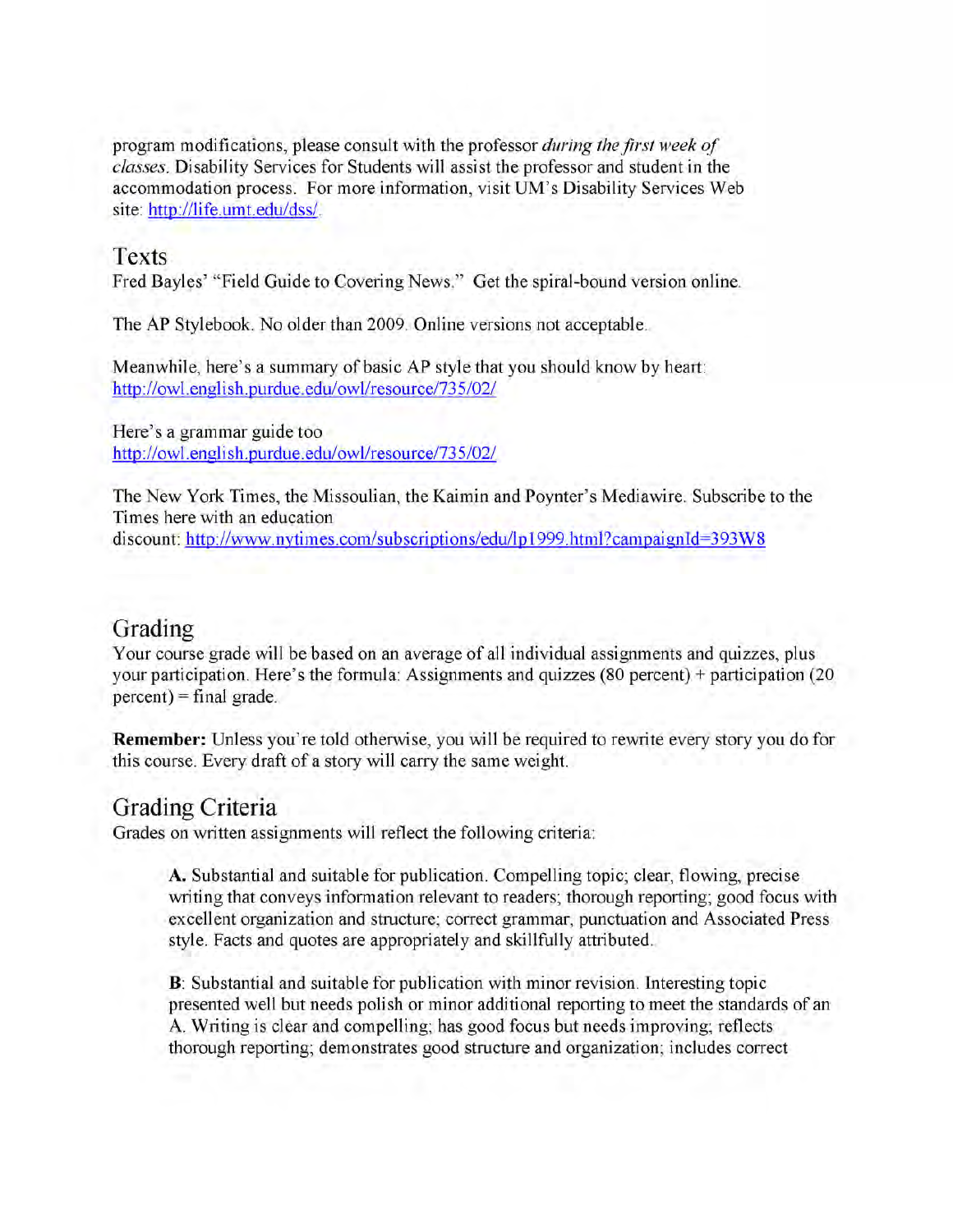grammar, punctuation and Associated Press style. Facts and quotes are correctly attributed.

**C:** Adequately fulfills assignment but is overly simple, lacks the newsworthiness of A and B stories or needs significant revision or additional reporting to merit publication. Flaws may include dull topic or unclear focus; inadequate reporting; lack of clarity or creativity; minor errors of fact or grammar, spelling, punctuation and AP style.

**D:** Not publishable because of one or more serious flaws, including poor or inappropriate topic; inadequate reporting; unpolished writing; significant problems of focus, organization, syntax, spelling, grammar, punctuation or Associated Press style.

**F:** Fails to fulfill the assignment. Flaws may include lack of newsworthiness; serious factual error; imperfect attribution of facts or quotes; grossly inadequate reporting; serious factual errors; libel; serious ethical problems, such as obtaining consideration in exchange for favorable coverage; plagiarism; fabricating information; failing to adequately attribute facts and quotes.

# Deadlines

Journalism is deadline-driven. A late assignment is a failed assignment. In rare instances involving documentable extenuating circumstances, such as hospitalization, I may grant an extension or, in the case of breaking news, make an alternative assignment.

# COURSE SCHEDULE (Subject to change)

#### **Week 1 - Getting started**

8-26: Introduction to Public Affairs Reporting.

8-28: Finding and pitching stories from a beat. The lifecycle of a news story. **Assignment** - Three story pitches.

#### **Week 2 - Crime, fires, crashes, and other pandemonium on the public safety beat**

#### 9-2: Labor Day

9-4: Cops beat boot camp: Writing a crime story on deadline. The art of the telephone cops interview.

In-class assignment –Write a cops story on deadline from a press release and PIO interview.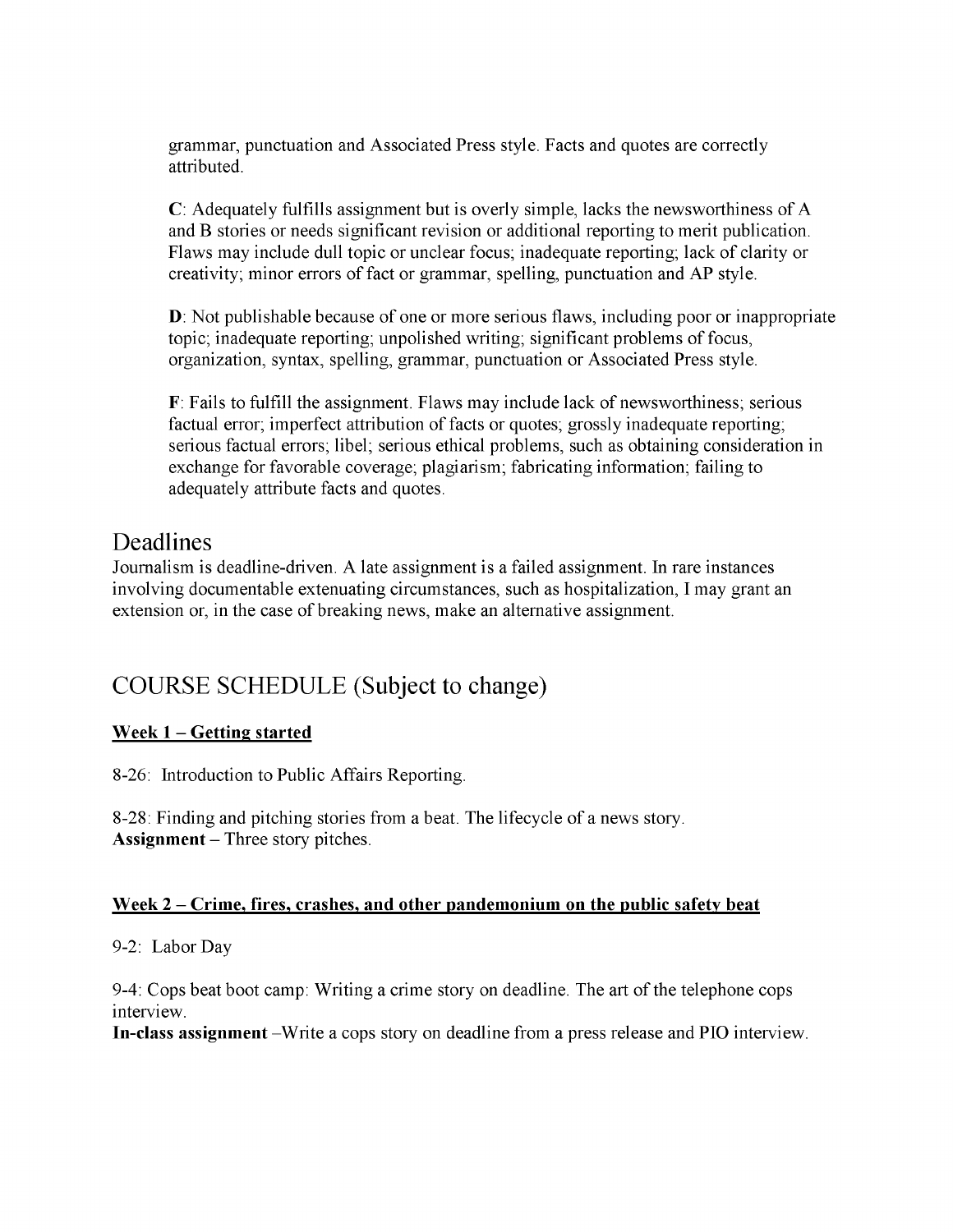#### **W eek 3 - Cops continued**

9-9: Boot camp continued. Critique cops story. Leads and nut grafs. Effective use of quotes. **In-class assignment** –Write another cops story on deadline from a press release and PIO interview.

9-11: Crime features and trend stories. **Assignment** - Research and prepare a pitch for a crime trend story. Due 9-16.

#### **Week 4 - More cops, intro to courts**

9-16: When the department is the story, from budgets to bad cops.

9-18: Intro to courts reporting. How to find, read and understand court records. Following a case from cops to prison.

**Assignment** – Write a story incorporating details from a court record. Due by Thursday at midnight.

#### **Week 5 - Courts continued**

9-23: Critique court record stories. Covering hearings and trials.

9-25: Field trip to the Missoula County Courthouse. Search District Court and Justice Court records.

**Assignment** - Write a daily deadline story on a hearing or ongoing trial. You have the week to complete the story.

#### **Week 6: Justice wrap-up. Intro the city beat**

9-30: Justice wrap-up: Working the mafia beat. Skype visit from Michael Zuckerman, former USA Today reporter and editor and expert on organized crime, terrorism, cyber-security, the Justice Department and national security issues.

10-2: Intro to city hall reporting. Prep for Monday's Missoula City Council meeting. **Assignment** – Write a preview of Monday's City Council meeting. Due in class Monday

#### **Week 7: City beat continued**

10-7: Continue prep for Monday's City Council meeting **Assignment**  $\equiv$  Write a story on the council meeting. Due at midnight.

10-9: Review City Council story.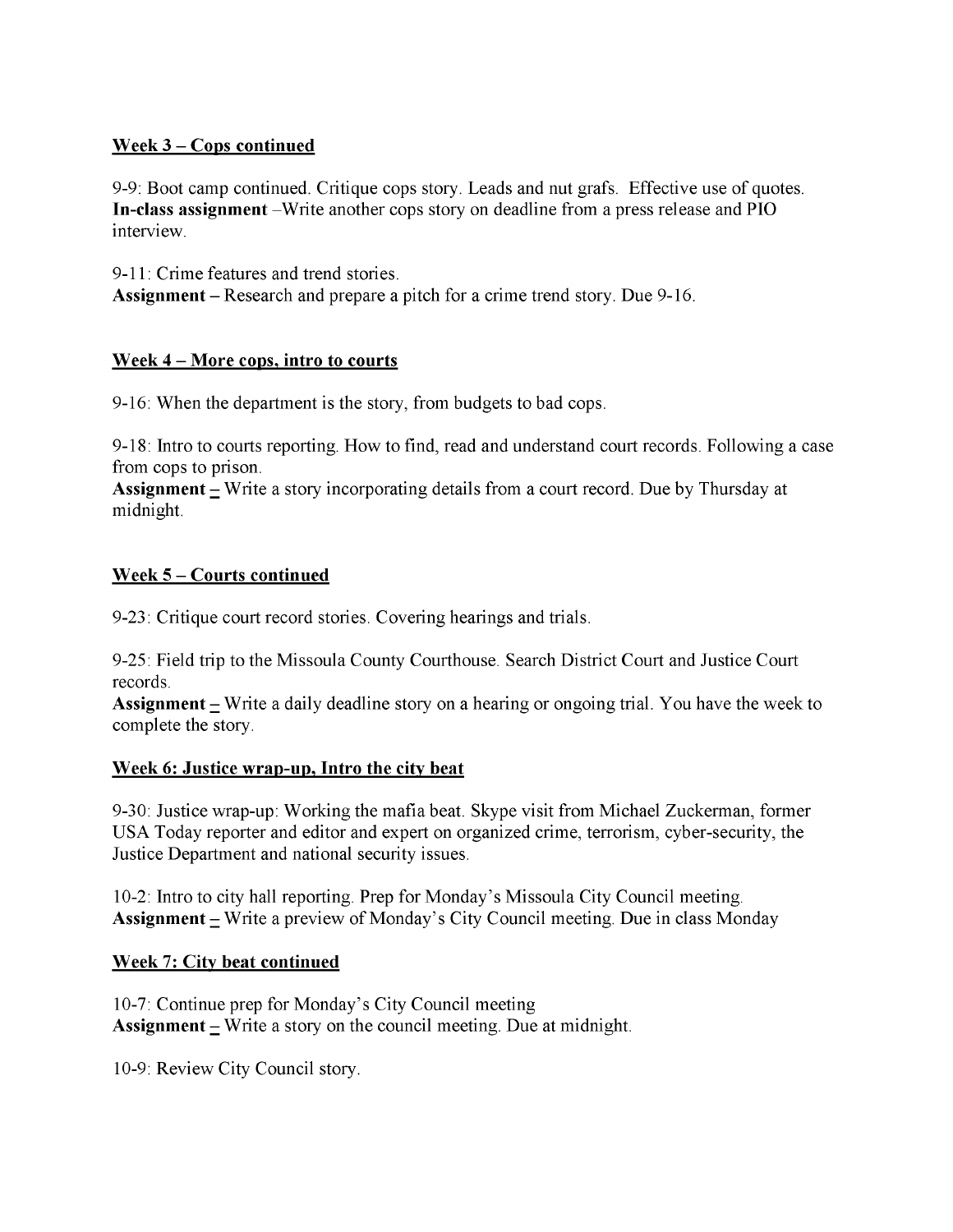#### **Week 8: Advancing the story**

10-14: How to write an issue folo. **Assignment** – Develop a pitch for an issue folo. Due on Wednesday.

10-16: Brainstorm reporting strategy for folo. **Assignment**  $=$  Issue story due 10-28

#### **Week 9: City beat continued**

10-21: How to read a city budget. Finding stories in the agate type. **Assignment**  $\text{-}$  Three story pitches from the budget.

10-23: From the city beat to U.S. Congress. Skype visit Dave Levinthal, a former Houston Chronicle city hall reporter who now lives and works in Washington.

#### **Week 10: Reporting on elections**

10-28: Covering elections, beyond the horse race. **Assignment**  $\equiv$  Write a candidate profile. Due in one week.

10-30: Critique issue story. Reporting on the role of money in politics.

#### **Week 11: The Elements of investigative reporting**

11-4: Reporting investigations from your beat. The Gene Roberts "two notebook" method of making a name for yourself as a journalist.

11-6: Critique candidate profiles. Leaks and documents—how to get them, how to use them.

#### **Week 12: Intro to computer-assisted reporting**

11-11: Veteran's Day

11-13: Reporting the data-driven story. Intro to Microsoft Excel

#### **Week 13: More CAR, intro to the education beat**

11-18: Exel Continued

**Assignment**  $\equiv$  Find and pitch three stories from a database.